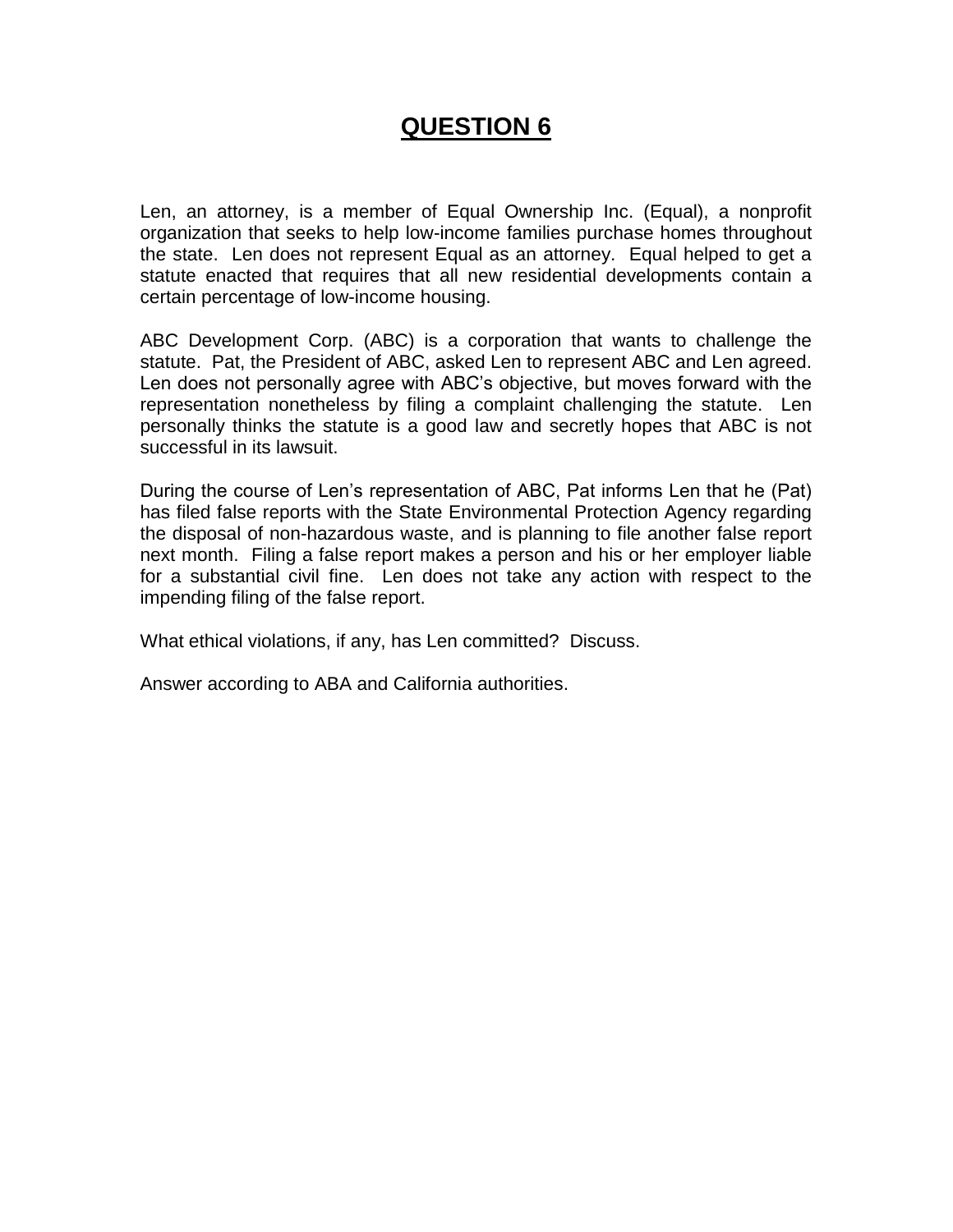Disagreement with Client Objective

**6)** 

The ABA model rules restrict attorneys from representing clients whose objectives they find unacceptable. Len is a member of nonprofit that helped enact the very statute his present client seeks to challenge. While this is not result in a per se violation of the ABA rules, Len does not appear to have rescinded his membership with Equal. He also personally thinks the statute is a good law. He is not forbidden from all personal disagreements with ABC's objective of challenging the low-income housing statute, but must withdraw if he cannot accept the possibility of ABC prevailing over the statute with his counsel.

Len secretly hopes that his client is not successful. This is a much stronger indication that Len is indeed violating this ABA model rule by continuing with the representation.

The CA professional ethics rules do not expressly forbid attorneys from representing clients whose objectives they find unacceptable, but still requires attorneys not to represent clients in cases where they are unable to do so competently. Len's secret hope of his client's defeat can foreseeably impair his ability to provide ABC with adequate representation. If the CA state bar learns that Len secretly hopes his client will lose, he may be subject to discplinary action for proceeding with the representation.

## Duty of Loyalty

Len has a duty of loyalty to his clients -- past, present, and future. Len can argue that he is and never was legal counsel for Equal, and thereby did not breach any duty of loyalty to ABC. While this may demonstrate that he is not in clear violation of the rules, ABC can complain that Len failed to notify it of his prior and concurrent membership with the very sponsor orgaization of the statute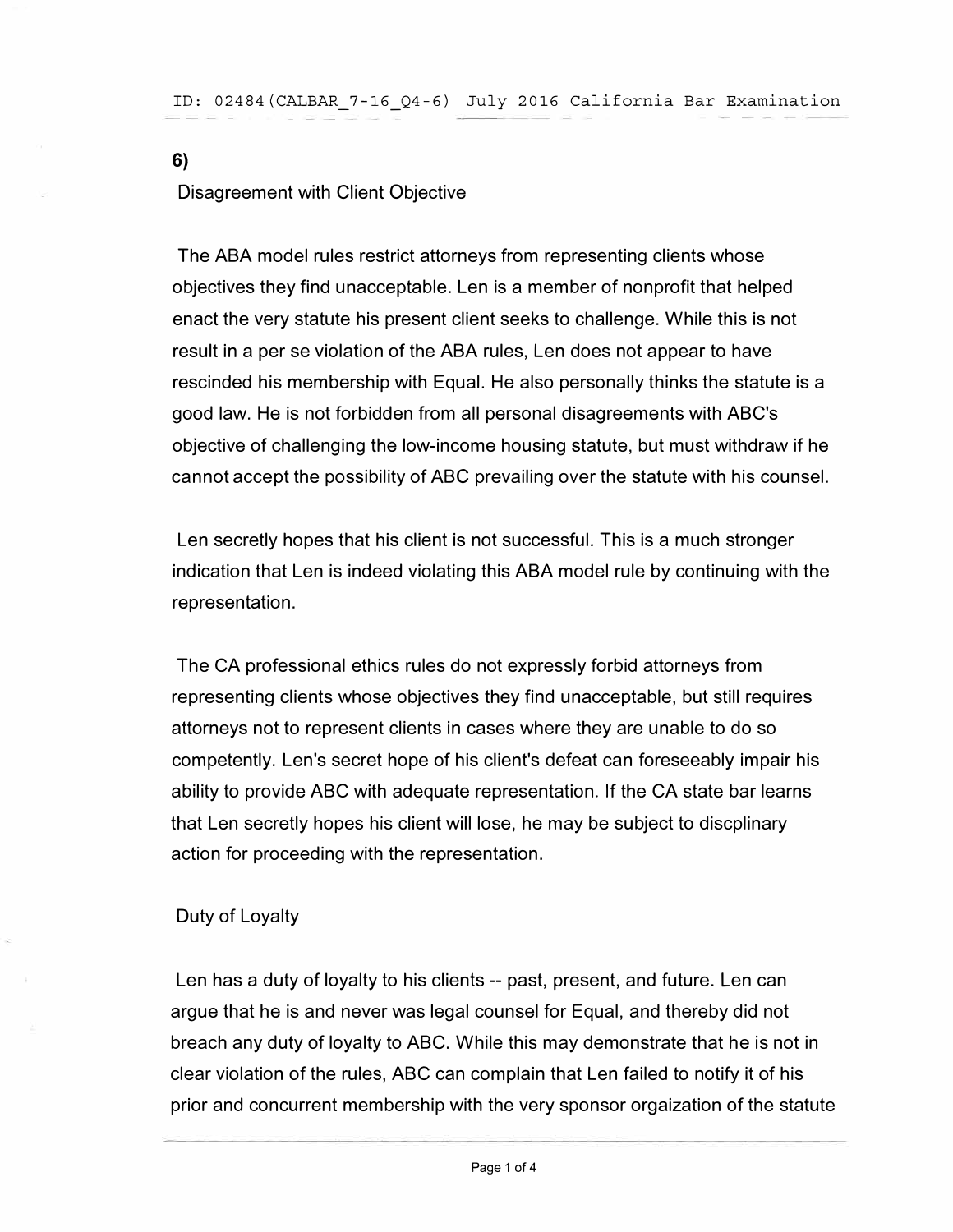ID: 02484(CALBAR\_7-16\_Q4-6) July 2016 California Bar Examination ABC seeks to defeat.

### Conflict of Interest

Under the ABA rules, proceeding with representation of a client may result in a conflict of interest, an attorney has a duty to notify the conflict to all the conflicting parties. In CA, the attorney must also obtain informed, written consent from the parties. Again, Len does not appear to have legally represented Equal, but his continued membership in the contested statute's sponsor organization may give rise to a conflict with ABC. He does not seem to have disclosed this potential conflict to either party, which may subject him to discipline under the CA rules.

### Duty of Candor

Under both the ABA and CA rules, a lawyer has a duty of candor and may be disciplined for offering false information to any party and the courts. It's unclear whether any of Pat's previous false reports were filed during Len's representation, but in any case he has clearly done nothing with respect to the impending false report. If the CA bar determines that the state EPA falls within the scope of the tribunals requiring candor by lawyers, Len may be subject to discpline. He might also have a duty to counsel the organization (which could be through its board members rather than Pat) to cease any false report filing.

### Client's Use of Legal Services to Violate Law

The ABA rules require a lawyer to withdraw from representation where a client has repeatedly and continuously used the lawyer's services in furtherance of violating the law. The CA rules permit a lawyer to withdraw when a client is failing to comply with the law. Here the president of the client organization informs Len that he has filed false reports to the state EPA in the past, and plans to do so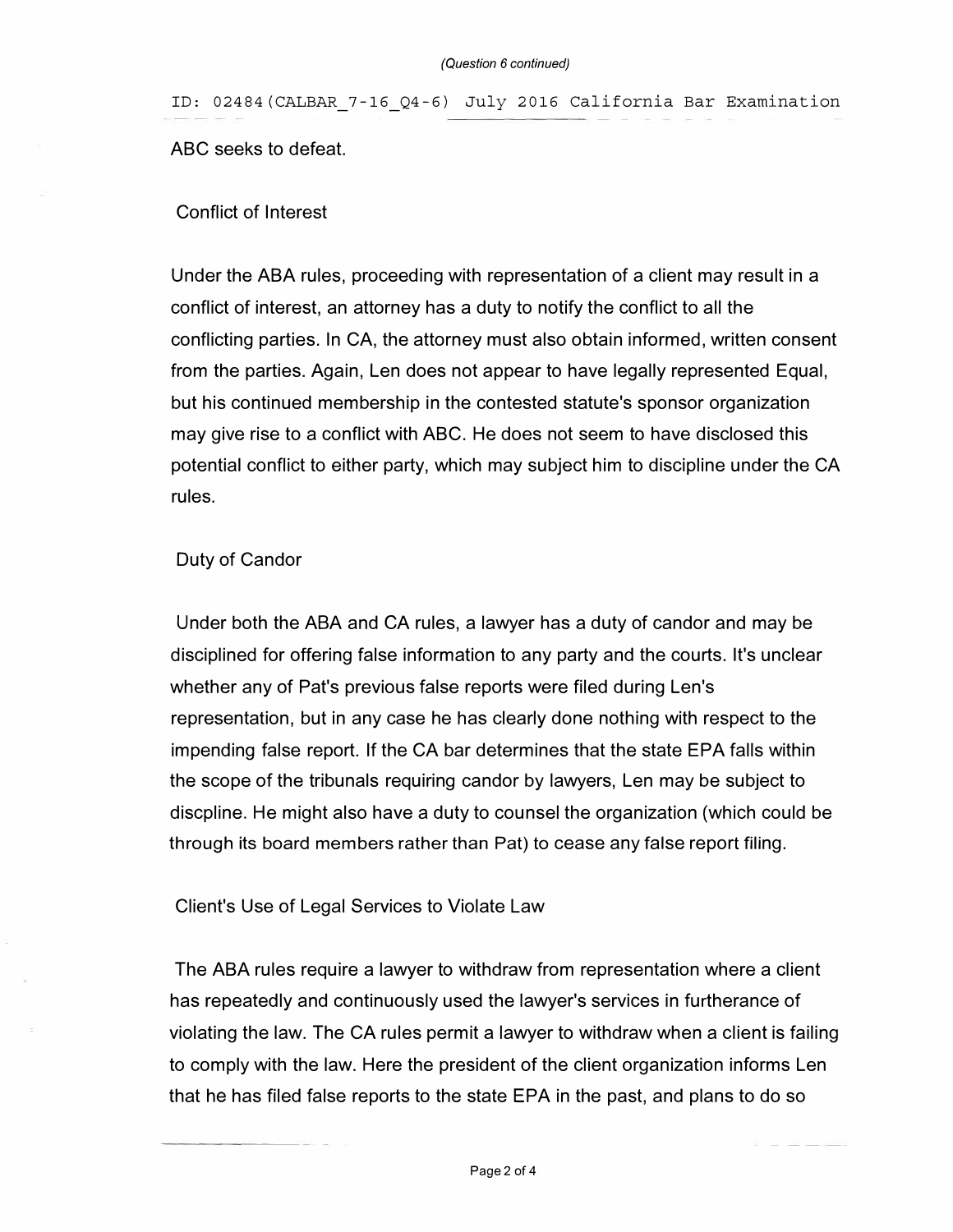ID: 02484(CALBAR\_7-16\_Q4-6) July 2016 California Bar Examination again next month. Len does nothing.

Under the ABA rules, Len has a duty to counsel ABC not file or allow Pat to file false reports with the state EPA, or to withdraw from representation if the client continues to do so. In the case at hand, Len does nothing. He might not be required to withdraw from representation in CA, but his failure to counsel ABC its president to comply with the law may cut against other rules.

Notification Exception to Attorney-Client Privilege

Under the ABA rules, a lawyer must withdraw or provide notice to prevent a client from conducting imminent, serious bodily harm or death. Under the CA rules, a lawyer may or may not disclose a client's imment threat of harm to another party. In the case at hand, Pat's false report regards the disposal of non-hazardous waste. There does not seem to be any credible risk -- imminent or otherwise -- to a specific party. This rule is better exemplified by scenarios where a client informs their lawyer about a plan to seriously injure or kill an identifiable target, and the lawyer's dillema between his duty to the client and moral obligation to the impending victim.

Note that in this situation, Len is representing ABC, and its president Pat is the one filing false reports with the state EPA. Len's duty is to ABC as an organization, not to Pat individually. Accordingly, he may not necessarily be in violation of the rules if he determines that correcting the information with the EPA will have a positive outcome for ABC, but certainly cannot further the agency's reliance on false information. ABC's corporate structure is not apparent, but Len may disclose Pat's filing of false reports to the board without violating a privilege.

Question #3 Final Word Count = 883